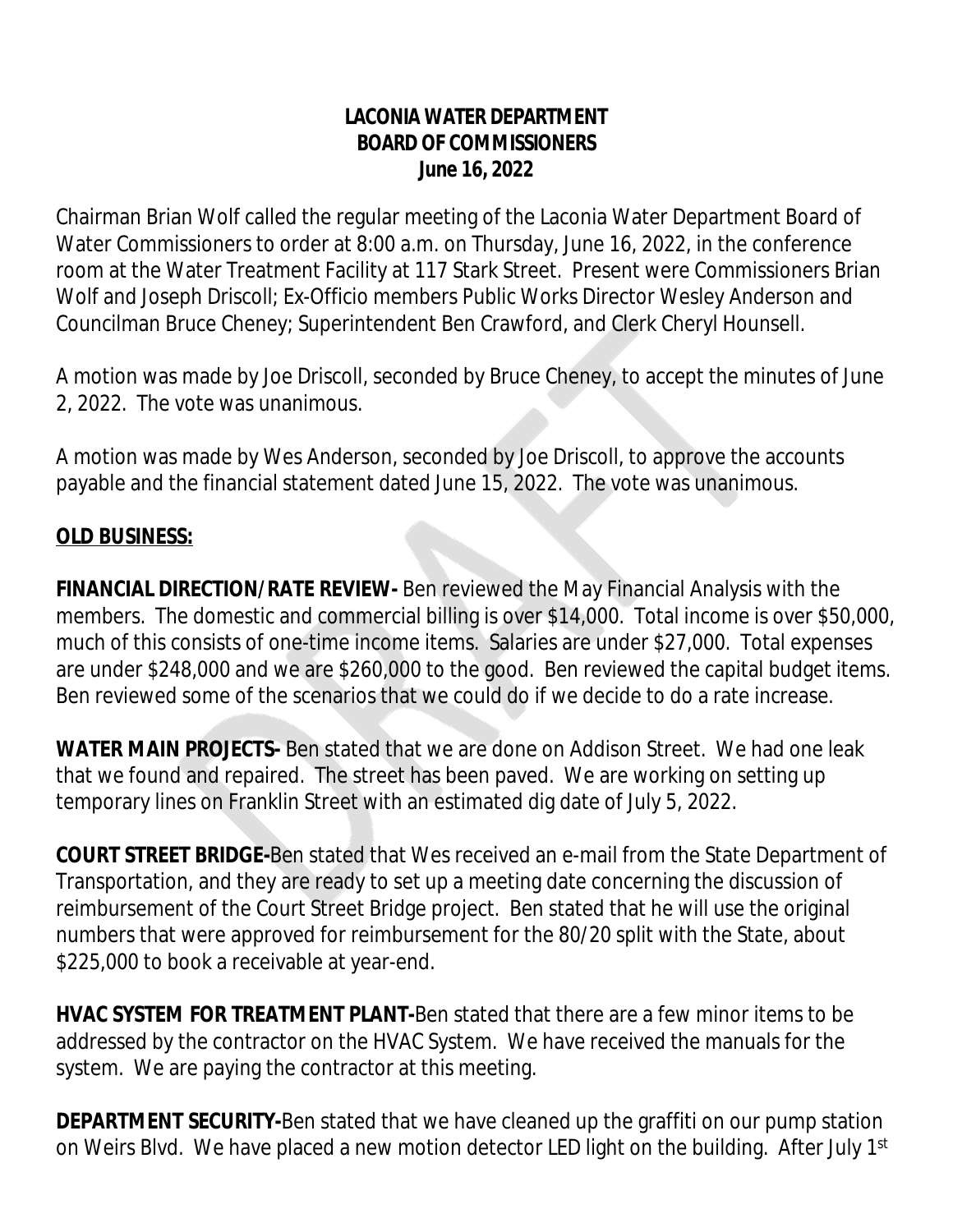we will be looking at getting Camera Security for base and the treatment plant; Artie of the City's IT department has sent out to verify costs. We will be applying for a cybersecurity grant of up to \$50,000 to be used for cybersecurity items.

**MOUNTAIN LAKE VILLAGE-**Ben stated that this has been set back to the PUC for clarification on servicing the area.

**GRANTS-**Ben stated that Lou Barker from the State called him to inquire if we are still interested in purchasing the land along the shoreline. Ben told him that we were and that we have a grant for 50% of the cost up to \$90,000.

L**ANGLEY COVE-**Ben stated that there is nothing new.

**WEIRS TANK DEMOLITION-** Ben stated that there is nothing new.

**MILFOIL TREATMENT-**Ben stated that they will be treating for milfoil on June 27, 2022. Ben stated that there is a meeting with DES about the treatment area next week. We will be sure that the people doing the treating for milfoil have our contact information so that if there is any type of mishap, they can reach us immediately.

**TURNER WAY-**Ben stated that he has nothing new. Bruce stated that he has received a request from Christopher Weinmann to get a meeting. Bruce suggested that we look at longrange plans.

**LAFAYETTE STREET LOT/LWW LOTS-**Ben reviewed his recommendations on the housing agreements for 992 & 998 Union Avenue. It was determined that housing agreements will be reviewed and signed annually at the employee's annual review date. Ben reached out to Wes to find out what he pays his on-call person. The agreements were discussed. Ben will talk to the two employees involved with the house agreements and bring back tentative contracts for the members to review at the next meeting.

**COST OF LIVING-**Ben gave the schedule of wages effective as of July 1, 2022, to Chairman Brian Wolf to sign. Brian requested to take it with him to review and he will bring it to the office in the next day or two.